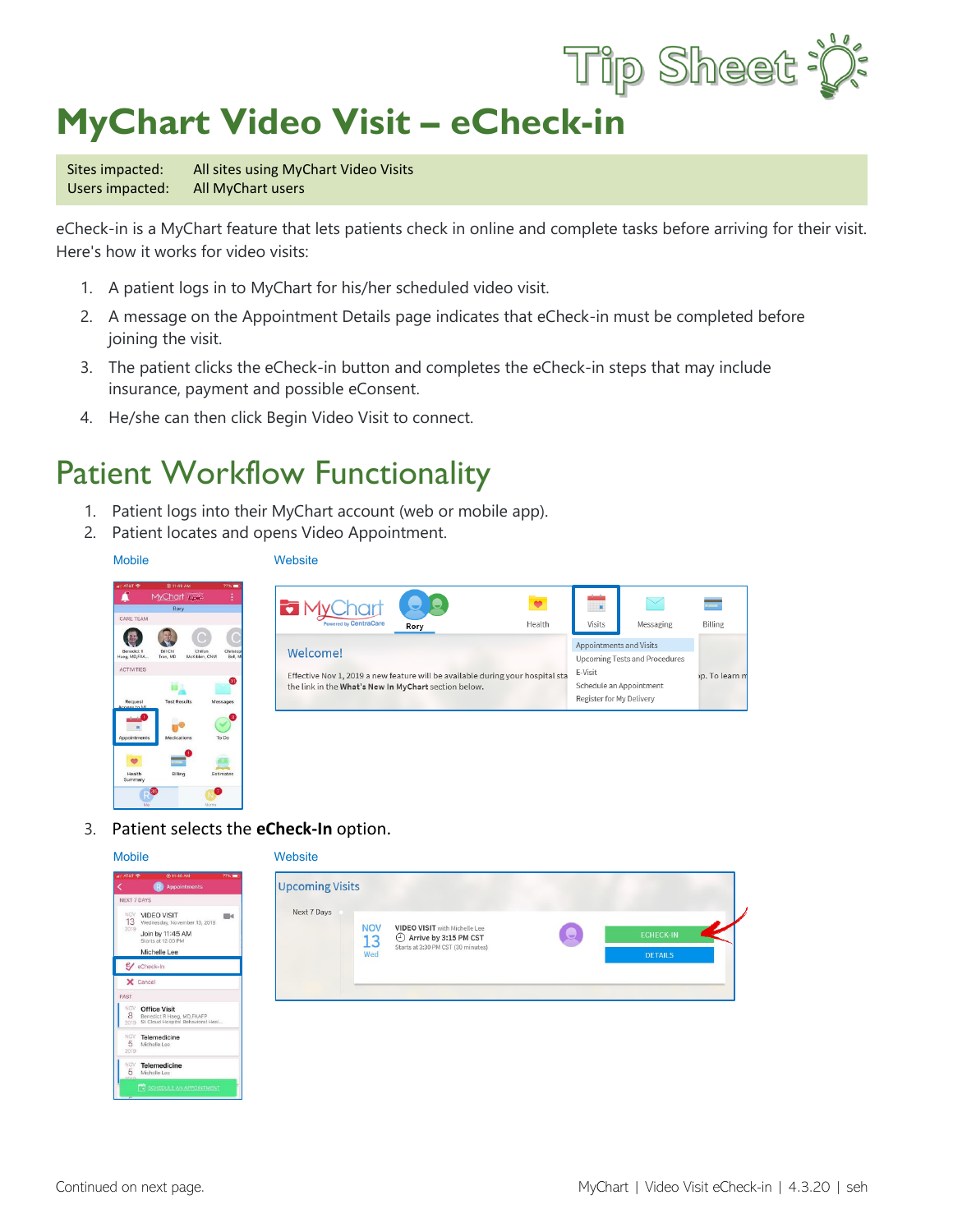4. Within the eCheck-In window, the patient is asked to confirm **Responsibility for Payment**.

| <b>Mobile</b>                                                                                                                                                                                                                                                                                                                                                                                                                                                                    | Website                                                                                                                                                                                                                                  |
|----------------------------------------------------------------------------------------------------------------------------------------------------------------------------------------------------------------------------------------------------------------------------------------------------------------------------------------------------------------------------------------------------------------------------------------------------------------------------------|------------------------------------------------------------------------------------------------------------------------------------------------------------------------------------------------------------------------------------------|
| (6) 11:47 AM<br>all AT&T<br>77%<br>R eCheck-In Finish Later<br>Payments<br>Insurance<br>Responsibility for Payment<br>Epictst, Rory Amb<br>121 WEST 12TH AVE<br>LITTLE SAUK MN 56347<br>320-558-1878<br>*We have this person on file to pay for costs not<br>covered by insurance. Is this information correct?<br>Yes<br>No<br>Insurance on File<br><b>Blue Cross</b><br>Bcbs<br>Subscriber Number<br>Subscriber Name<br>R134789900<br>Epictst, Rory Amb<br>Group Number<br>100 | <b>Responsibility for Payment</b><br>Epictst, Rory Amb<br>121 WEST 12TH AVE<br>LITTLE SAUK MN 56347<br>320-558-1878<br>*We have this person on file to pay for costs not covered by insurance. Is this information correct?<br>No<br>Yes |

5. Next, the patient is prompted to update, add and validate insurance on file.

| <b>Mobile</b>                                                                                                                              | Website                                                                 |
|--------------------------------------------------------------------------------------------------------------------------------------------|-------------------------------------------------------------------------|
| <b>AT&amp;T</b><br>@ 11:47 AM<br><b>77% mm</b><br>eCheck-In<br><b>Finish Later</b><br>COVERED BY INSURANCE IS THIS INTO INSURANCE CONTEXTS | <b>Insurance on File</b>                                                |
| No<br>Yes                                                                                                                                  | <b>Blue Cross</b><br><b>Bcbs</b>                                        |
| Insurance on File                                                                                                                          | Subscriber Number<br>Subscriber Name<br>Epictst, Rory Amb<br>R134789900 |
| <b>Blue Cross</b><br><b>Bcbs</b><br>Subscriber Number<br>Subscriber Name                                                                   | Group Number<br>100                                                     |
| R134789900<br>Epictst, Rory Amb<br>Group Number<br>100                                                                                     | Update coverage<br>侖                                                    |
| UPDATE COVERAGE                                                                                                                            | <b>Remove coverage</b>                                                  |
| <b>REMOVE COVERAGE</b><br>命<br><b>+ ADD A COVERAGE</b>                                                                                     | <b>+ ADD A COVERAGE</b>                                                 |
| This information is correct*                                                                                                               | This information is correct                                             |
| <b>FINISH LATER</b>                                                                                                                        | <b>FINISH LATER</b><br><b>NEXT</b>                                      |

- 6. To advance, the patient will select **NEXT**.
- 7. The Payments section will display. If there is no balance due, a message will prompt them to Submit. If there is a balance due, the patient will have an opportunity to make a payment or check the **Pay outstanding balances later** box.

| <b>Mobile</b>                                                                                                                                                            |                                                                                                                                                                                                                                            | Website                         |                                                                                                                                       |                                                                                                                            |  |
|--------------------------------------------------------------------------------------------------------------------------------------------------------------------------|--------------------------------------------------------------------------------------------------------------------------------------------------------------------------------------------------------------------------------------------|---------------------------------|---------------------------------------------------------------------------------------------------------------------------------------|----------------------------------------------------------------------------------------------------------------------------|--|
| <b>● 11:48 AM</b><br>ATST<br>R eCheck-In Finish Later                                                                                                                    | 77%                                                                                                                                                                                                                                        | eCheck-In                       |                                                                                                                                       |                                                                                                                            |  |
| Payments<br>Insurance<br>You have no payments due for this visit at th<br>time. Please continue to the next step.<br><b>SUBMIT</b><br><b>FINISH LATER</b><br><b>BACK</b> | 0 12:07 PM<br>all AT&T LTE<br>38%<br>eCheck-In Finish Later<br><b>Payments</b><br>Insurance<br>Please select the amounts you wish to pay below.<br>If you are unable to pay now, you can pay later.<br>Your Outstanding Physician Balances | <b>FINISH LA</b><br><b>BACK</b> | You have no payments due for this visit at this time. Please continue to the next step.<br><b>Your Outstanding Physician Balances</b> | Payments<br>Insurance<br>Please select the amounts you wish to pay below. If you are unable to pay now, you can pay later. |  |
|                                                                                                                                                                          | Account #7543<br>\$155.00 (Amount due)<br>Other amount                                                                                                                                                                                     |                                 | Account #7956<br>\$378.00 (Amount due)<br>Other amount                                                                                | Account #7882<br>\$193.50 (Amount due)<br>Other amount                                                                     |  |
|                                                                                                                                                                          | Pay outstanding balances later                                                                                                                                                                                                             |                                 | Pay outstanding balances later                                                                                                        |                                                                                                                            |  |
|                                                                                                                                                                          | <b>SUBMIT</b><br><b>BACK</b>                                                                                                                                                                                                               |                                 | <b>FINISH LATER</b><br><b>SUBMIT</b><br><b>BACK</b>                                                                                   |                                                                                                                            |  |

8. To advance, the patient will select **SUBMIT**.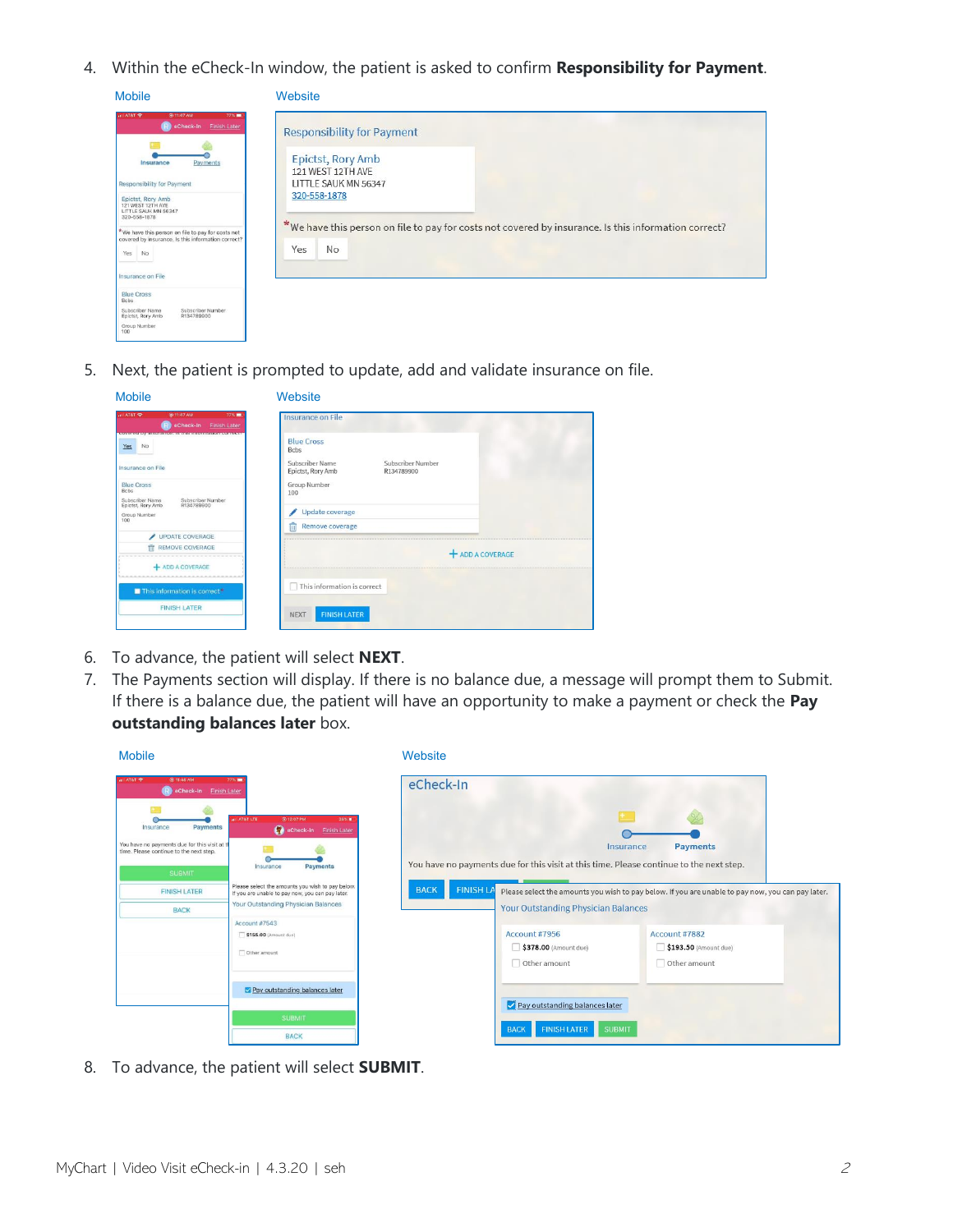9. Next, the patient will complete each section of the eCheck-in including a **Travel History** section. The patient will use the **+ ADD A TRIP** button to update their travel history.

| Insurance                                                                                | Payments      | <b>Medications</b>                       | <b>Allergies</b> | <b>Health Issues</b> | <b>Travel History</b> |
|------------------------------------------------------------------------------------------|---------------|------------------------------------------|------------------|----------------------|-----------------------|
| Trips outside the country<br>Please update the trips you have taken since March 3, 2020. |               |                                          |                  |                      |                       |
|                                                                                          |               | You have no trips on file.               |                  |                      |                       |
|                                                                                          |               |                                          |                  |                      |                       |
| $+$ ADD A TRIP                                                                           |               |                                          |                  |                      |                       |
| $\Box$ This information is correct                                                       |               |                                          |                  |                      |                       |
|                                                                                          |               |                                          |                  |                      |                       |
| <b>FINISH LATER</b><br><b>BACK</b><br>NEXT                                               |               |                                          |                  |                      |                       |
|                                                                                          |               |                                          |                  |                      |                       |
| eCheck-In                                                                                |               |                                          |                  |                      |                       |
|                                                                                          |               |                                          |                  |                      |                       |
|                                                                                          |               |                                          |                  |                      |                       |
|                                                                                          |               |                                          |                  |                      |                       |
| Insurance                                                                                | Payments      | <b>Medications</b>                       | <b>Allergies</b> | <b>Health Issues</b> | <b>Travel History</b> |
|                                                                                          |               |                                          |                  |                      |                       |
|                                                                                          |               |                                          |                  |                      |                       |
| Trips outside the country<br>Please update the trips you have taken since March 4, 2020. |               | China                                    |                  |                      |                       |
| Italy<br>March 27 - April 2, 2020<br>Number of days: 7                                   |               | March 10 - 16, 2020<br>Number of days: 7 |                  |                      | <b>+ ADD A TRIP</b>   |
|                                                                                          |               |                                          |                  |                      |                       |
|                                                                                          |               |                                          |                  |                      |                       |
| $\Box$ This information is correct                                                       |               |                                          |                  |                      |                       |
| <b>FINISH LATER</b><br><b>BACK</b>                                                       | <b>SUBMIT</b> |                                          |                  |                      |                       |

10. Next, the Questionnaires page will prompt the patient to complete the Communicable Disease Screening section.



11. This is the last step of the questionnaire and when complete, the option to **SUBMIT** is available.

## **Communicable Disease Screening** For an upcoming appointment with Tammy Meyerhofer, MD on 4/7/2020

| Question                                                                                                                      | Answer                               |  |
|-------------------------------------------------------------------------------------------------------------------------------|--------------------------------------|--|
| Do you have any of the following symptoms?                                                                                    | Fever<br>Rash<br>Shortness of breath |  |
| In the last month, have you been in contact with someone<br>who was confirmed or suspected to have Coronavirus /<br>COVID-19? | No / Unsure                          |  |
| <b>FINISH LATER</b><br><b>SUBMIT</b><br><b>BACK</b><br><b>CANCEL</b>                                                          |                                      |  |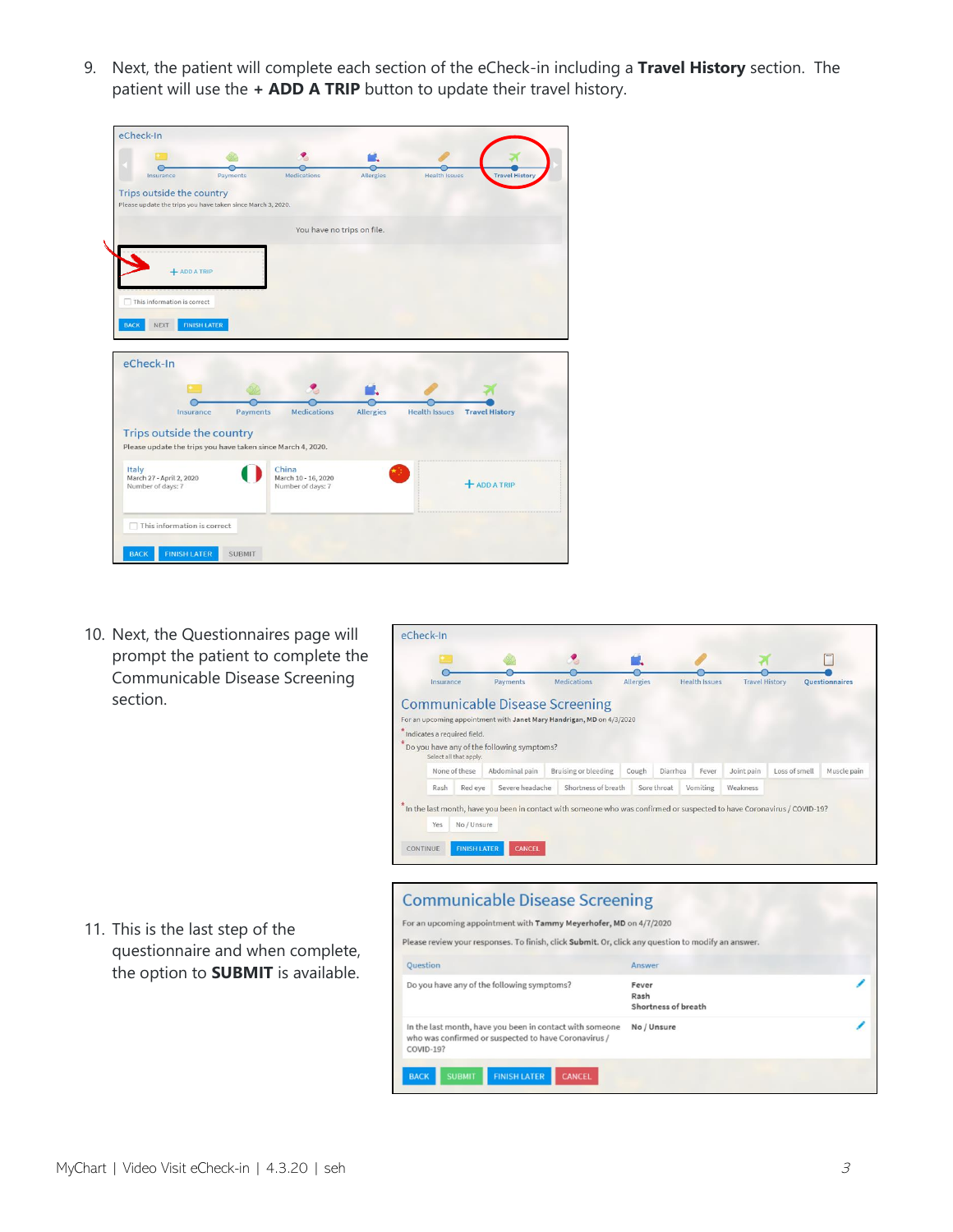12. With the eCheck-in complete, the patient will receive a thank you message.

| <b>Mobile</b>                                                                                               | Website                                                                                                                                                                                                                                                                                                                                                           |
|-------------------------------------------------------------------------------------------------------------|-------------------------------------------------------------------------------------------------------------------------------------------------------------------------------------------------------------------------------------------------------------------------------------------------------------------------------------------------------------------|
| @ 11:49 AM<br>77% <b>mm</b><br>$-1.5787$<br><b>Additional Steps</b><br>Close<br>Thanks for Using eCheck-In! | <b>Appointment Details</b><br>Thanks for Using eCheck-In!                                                                                                                                                                                                                                                                                                         |
| The information you've submitted is now on<br>file.                                                         | The information you've submitted is now on file.<br>It's time to start your video visit!<br><b>BEGIN VIDEO VISIT</b><br><b>VIDEO VISIT with Michelle</b><br>When you are ready to talk to your doctor, click the button below.<br>Lee<br>Wednesday November 13, 2019<br>(4)<br>Arrive by 3:15 PM CST (i)<br>Starts at 3:30 PM CST (30 minutes)<br>Add to Calendar |

- 13. **If the patient is due to sign a yearly consent**, then from within the eCheck-in steps they will be prompted to complete it.
- 14. When obtaining e-signatures a patient is required to select the appropriate relationship Self, Legal Guardian and Other. (Emergency Departments only).
- 15. After a patient has chosen the Relationship to Patient, they will electronically sign their name and enter their MyChart password to validate.

| RELATIONSHIP: □ Self □ Legal Guardian □ Other (for Emergency Department only) |
|-------------------------------------------------------------------------------|
|                                                                               |
| SIGNATURE OF PATIENT/ AUTHORIZED REPRESENTATIVE                               |
| <b>REASON PATIENT DID NOT SIGN:</b>                                           |
| PATIENT NAME: Epicpoc, Rachel Mychart                                         |
|                                                                               |
| PATIENT MRN: 60160079                                                         |
| PATIENT DOB: 2/2/1980                                                         |

16. After completing the eCheck-in and **within 30 minute**s of their appointment time, the patient will return to the Visits window and tap or click the **Details** button to open the Video Visit.

| <b>Mobile</b>                                                                                                                                                               | Website                                                                                                                                                                   |
|-----------------------------------------------------------------------------------------------------------------------------------------------------------------------------|---------------------------------------------------------------------------------------------------------------------------------------------------------------------------|
| (@) 11:49 AM<br><b>ALL AT&amp;T TP</b><br>76%<br><b>Appointments</b><br><b>GR</b><br>NEXT 7 DAYS                                                                            | <b>Upcoming Visits</b>                                                                                                                                                    |
| <b>VIDEO VISIT</b><br><b>NOV</b><br>m۹<br>13<br>Wednesday, November 13, 2019<br>2019<br>Join by 11:45 AM<br>Starts at 12:00 PM<br>Michelle Lee<br>X Cancel<br>PAST          | Next 7 Days<br><b>NOV</b><br>VIDEO VISIT with Michelle Lee<br><b>DETAILS</b><br>Arrive by 8:00 AM CST<br>14<br>Starts at 8:15 AM CST (30 minutes)<br>Thu<br>$\mathscr{C}$ |
| <b>NOV</b><br><b>Office Visit</b><br>8<br>8 Benedict R Haeg, MD, FAAFP<br>2019 St Cloud Hospital Behavioral Heal<br><b>NOV</b><br>Telemedicine<br>5<br>Michelle Lee<br>2019 |                                                                                                                                                                           |
| Telemedicine<br><b>NOV</b><br>5<br>Michelle Lee<br>2019<br>NOV Telemedicine<br>SCHEDULE AN APPOINTMENT                                                                      |                                                                                                                                                                           |